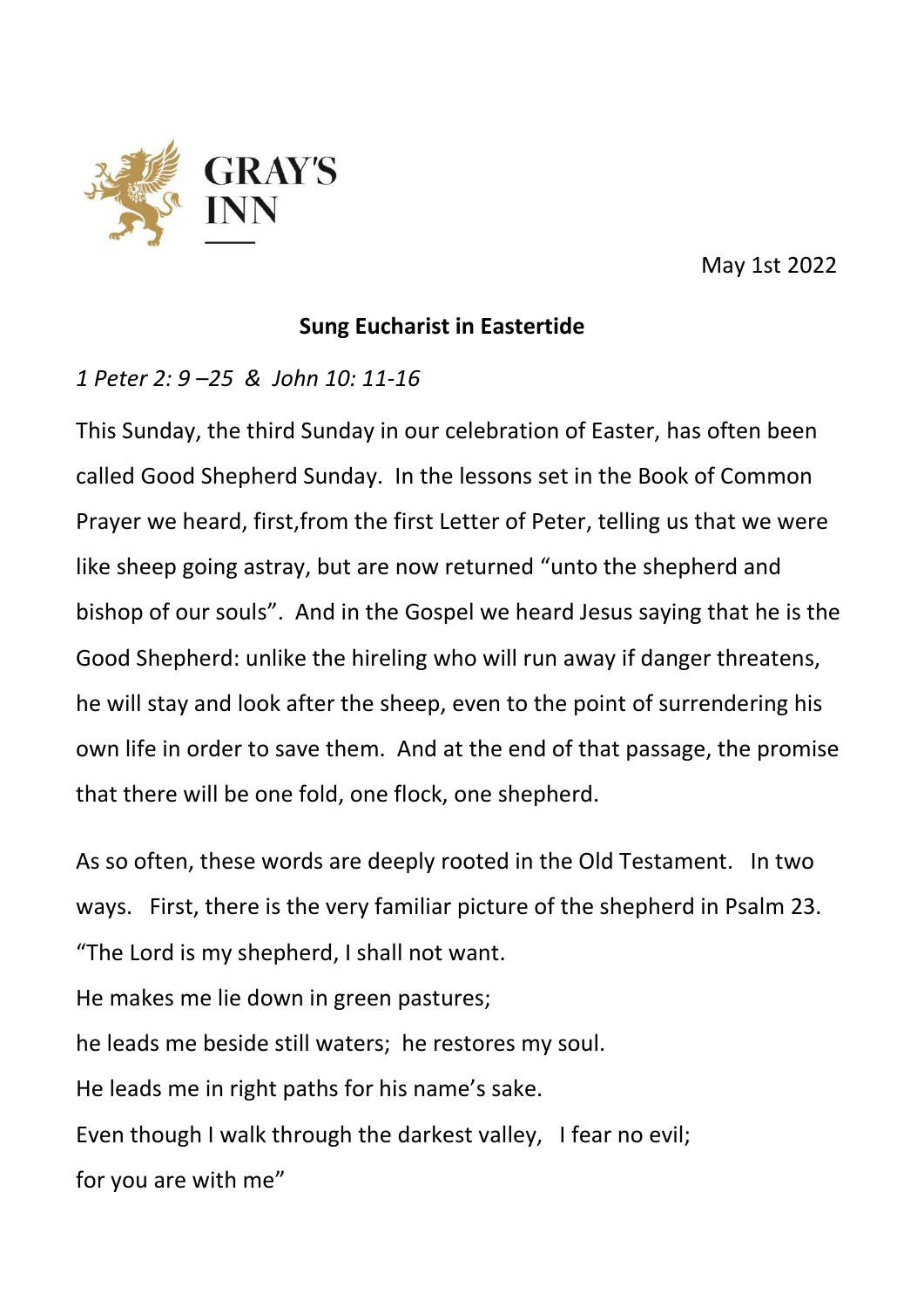The events of Holy Week, and now Easter, show above all the faithfulness of Jesus as the Good Shepherd. He stayed faithful to the commitment he made, back in the Wilderness at the beginning of his ministry, to reject the ways of this world, the pursuit of earthly power, even though that risked both success (as the world would see it) and his own life. On the Cross he takes upon himself all the pain and suffering of humanity – "My God, why have you forsaken me?" – but still, at the very end, he can trust and pray "Father, into you hands I commit my spirit".

Easter does not undo the Cross. It's not a fairy-tale ending, a reversal of fortunes. Ours is not an escapist religion. But it does give us the confidence to say: even when I walk through the darkest valley, whether in this life, or in the "dark valley of the shadow of death", I will fear no evil, for you are with me. "I am the good shepherd". "The good shepherd gives his life for the sheep".

So when Jesus speaks of himself in this way, they would have heard in the background Psalm 23. And they would have connected that to the parable which he told about the shepherd who had a hundred sheep, but when he leads them back into the sheepfold for overnight safety, he finds that one is missing. Does he say to himself, well it's only one, the other ninety-nine are safe? No, he goes out searching for it, until he finds it and brings it home. He told three parables like that, about people being lost and then found. Religion can so often be about telling people what they should do and what will happen to them if they don't. The Good Shepherd is the one who goes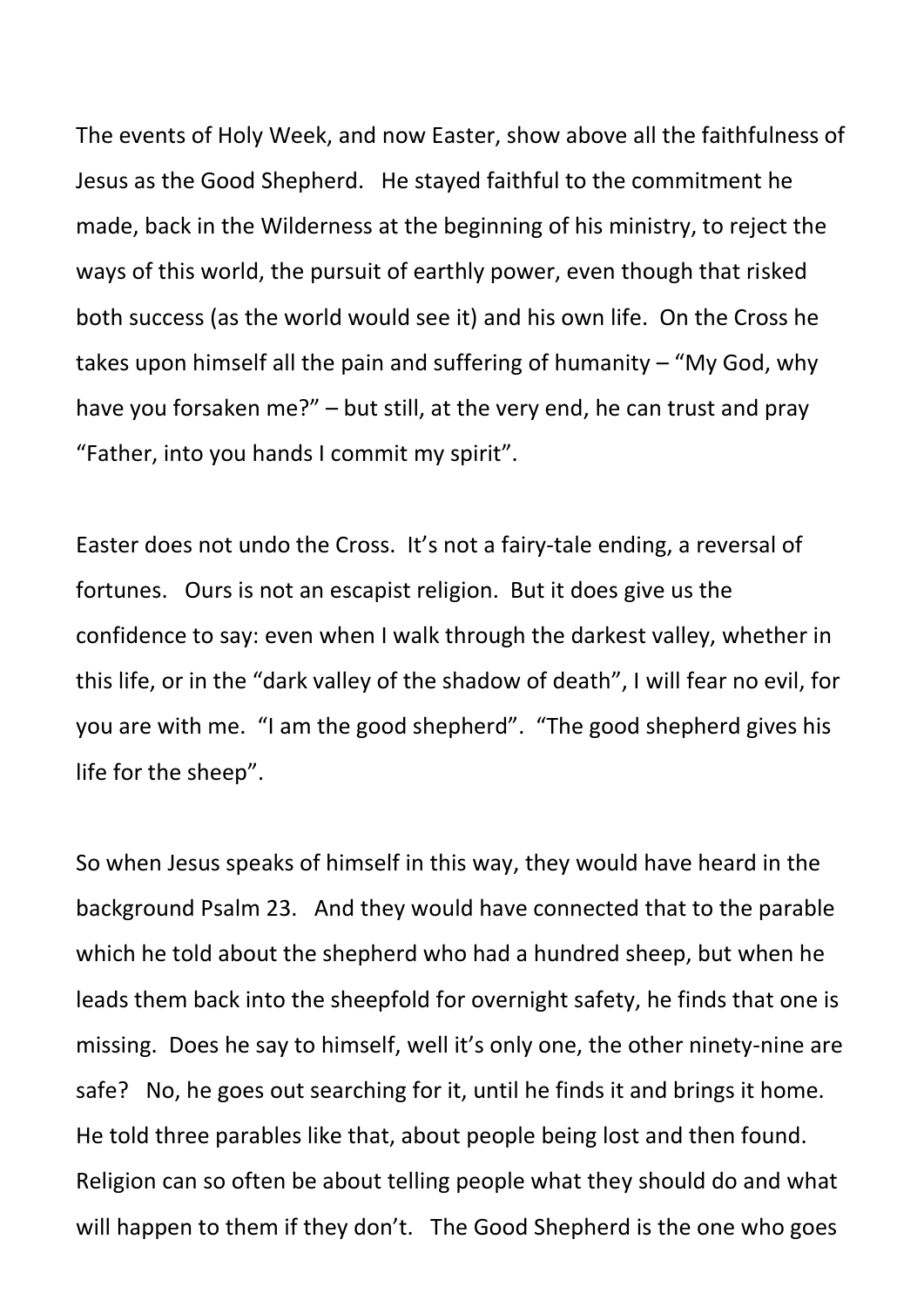out searching for the one who is lost, giving his all, risking his very self, to bring them back to where they belong.

But the Old Testament background to the Good Shepherd is also about something else, a second thing. For that we must go to the prophet Ezekiel. He says a lot about "the shepherds of Israel" and none of it is good. He means those who have responsibility for the political and religious life of the nation, those to whom God has given authority over the people. And he castigates them for their self-seeking and their abuse of power "You have not strengthened the weak or healed the sick or bound up the injured. You have not brought back the strays or searched for the lost. You have ruled them harshly and brutally. So they were scattered because there was no shepherd"

But no longer, says Ezekiel. God will come and take away their power, and he himself will care for the sheep. "I myself will tend my sheep and have them lie down, declares the Sovereign LORD. I will search for the lost and bring back the strays. I will bind up the injured and strengthen the weak, but the sleek and the strong I will destroy. I will shepherd the flock with justice". It sounds like some kind of theocracy, however it might take shape in practice, and doesn't fit with our modern understanding of government. But surely it does have something to say to our world today and the issues confronting us.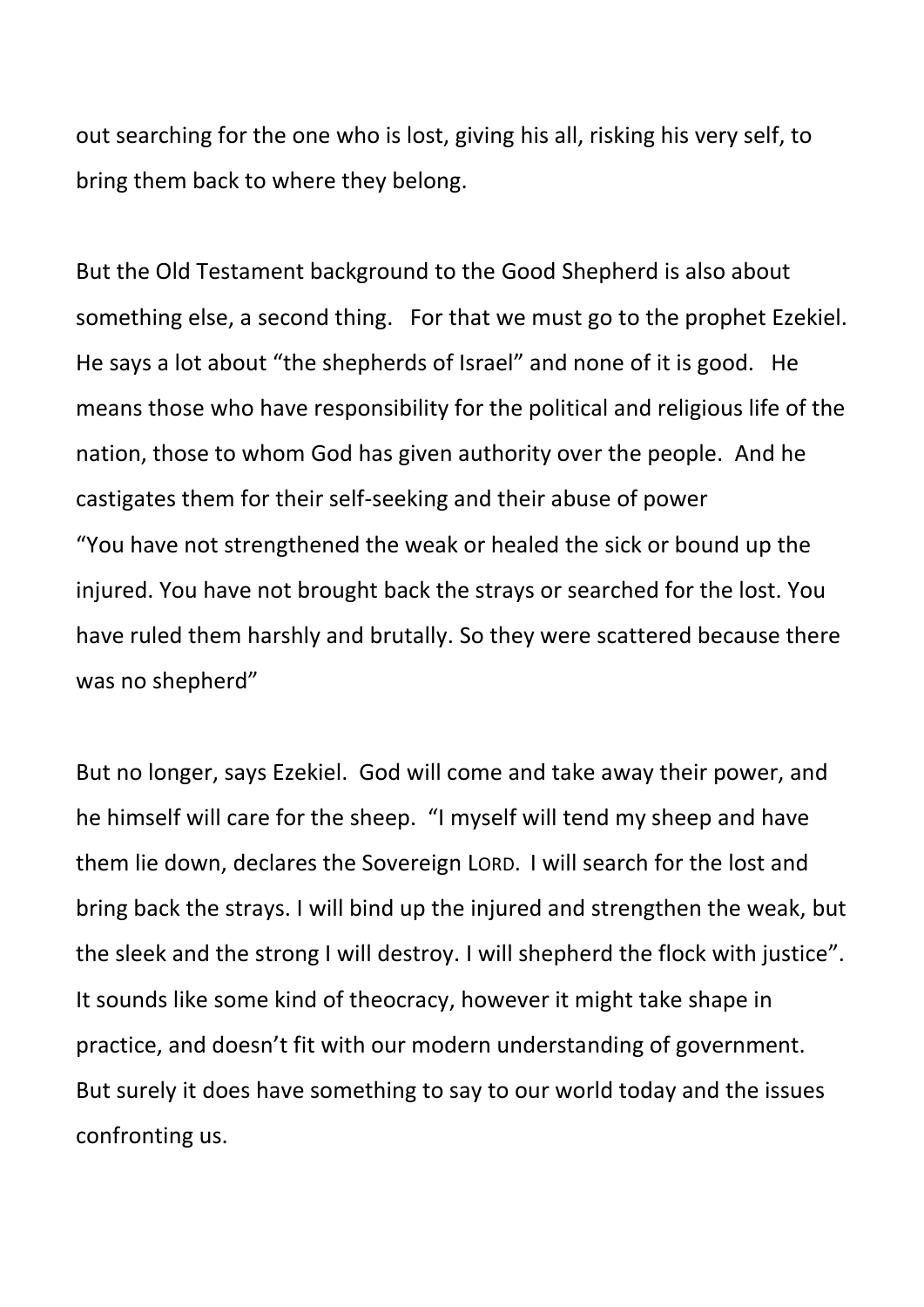The easiest application is to Putin and his abuse of power, at home and most violently in the Ukraine. Nothing can excuse it, but alongside our outrage there might also be greater awareness of the the dangers created by all kinds of nationalism and imperialism. And also a renewed commitment by all countries to international law.

But it also comes closer to home. Here on Easter Sunday Archbishop Justin used his Canterbury sermon to criticise those who have power – "the shepherds" - in our own country, especially over their plan to process assylum seekers by sending them to Rwanda. Other Christian leaders took up the cause of the poorest people in our society, hardest hit by the cost of living crisis. And just this past week the Church of England has published a report calling for a long-tern strategy to address to alarming rise in child poverty.

Justin Welby got a lot of flack from some politicians and sections of the media. Was Thomas Beckett, looking down on us from the East window, reminded of the foreboding "Who will rid us of this troublesome priest?" Welby was caught in the usual Catch 22 situation. If Christian leaders only espouses broad priciples they are told: well that's all very nice but some of us have to live in the real world and address real issues. But when they do apply Christian beliefs to actual problems, they are told to keep out of politics. When Desmond Tutu was accused like that he used to respond to by asking "Which Bible are you reading?"